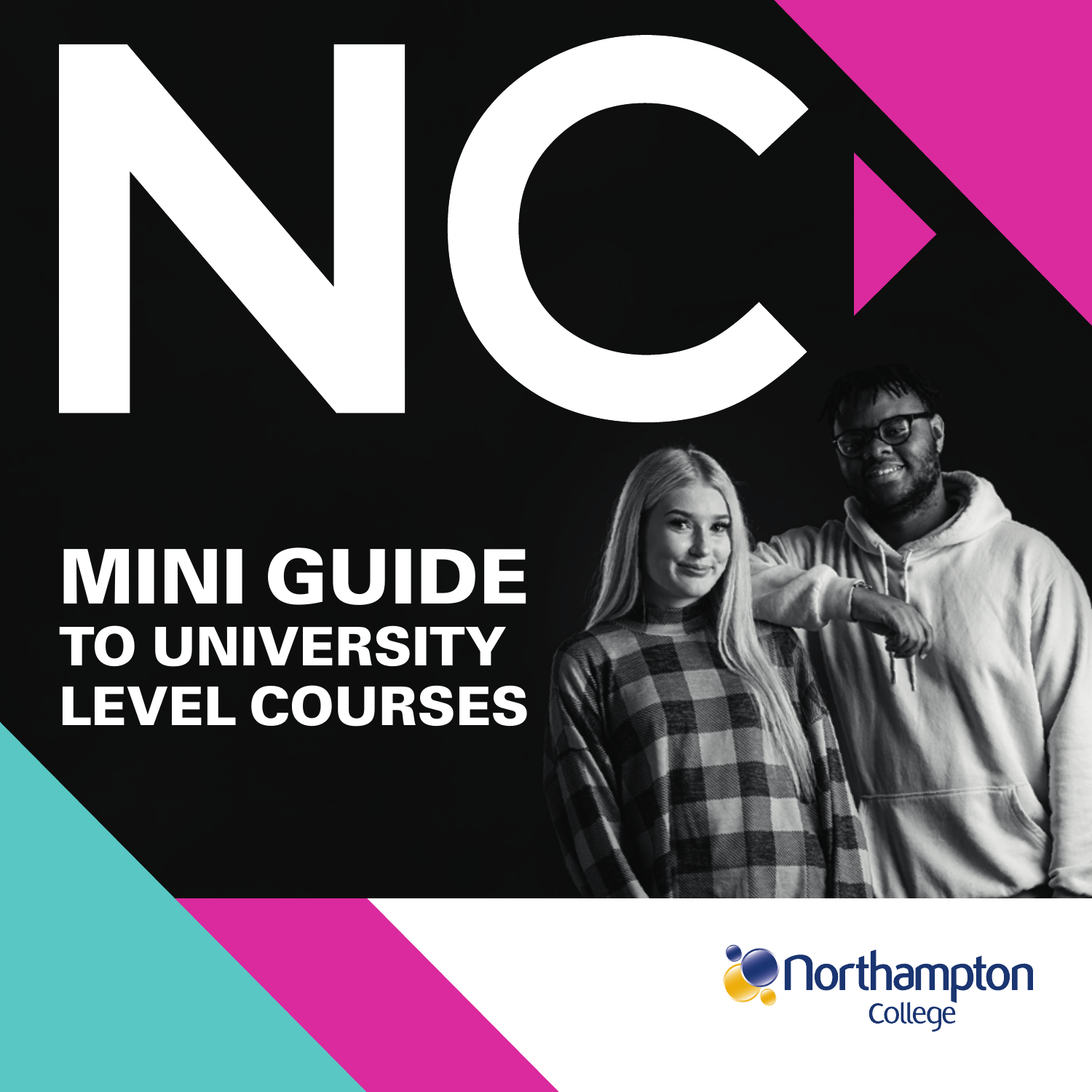### YOU COULD JOIN A TWO-YEAR HIGHER NAT **PROGRAMME AT NORTHAMPTON COLLEGE THAT WILL COST LESS THAN GOING STRAIGHT TO UNIVERSITY.**

**Our higher education options will help you develop hands-on vocational and technical skills to help you realise your ambition of a high value career in the economy of the future.** 

A range of higher education courses are available at our prestigious campus in Northampton.

We have excellent facilities and teaching resources and our teaching staff have expert knowledge in the technical and professional disciplines they teach.

Study options are flexible so you will be able to manage your time to take account of family and work commitments. You will study in small groups with one-to-one support that will help you develop independent learning skills.

If you live nearby, you don't have to travel away from Northamptonshire. Our course fees are very competitive compared with the cost of going straight to university.

You can benefit from:

- A range of excellent facilities and resources
- Award-winning library and extensive IT equipment
- Industry-trained staff
- Individual and small group support
- Advice and guidance
- Careers advice
- Students' Union membership.

**For more information on individual courses and entry requirements, visit our website northamptoncollege.ac.uk**



**UK Ouality Assured** 

# ALEXANDRA **BRAITHWAITE** HND THEATRE PRACTICE



**I finished A Levels at school and took a year out before searching online for practical courses. I'm a creative person and the HND in Theatre Practice appealed to me because it is practical. I discovered what I loved and what I'm good at and this has led to some amazing experiences to date.**

It all opened up for me after a show at the Castle Theatre in Wellingborough where I was given the opportunity to take care of the mics and sound. Thanks to this experience I found out what I wanted to do. My tutor informed me that I could apply to Drama School to study technical theatre and encouraged me to apply for a place at the London Academy of Performing Arts. I was accepted!

I now work as a composer and sound designer where I create the music for stage productions, radio and TV dramas. Recent projects include work for Jarvis Cocker's production at the Royal Exchange Theatre in Manchester. I would encourage everyone to consider all their options for continuing their education, the help and support I received at Northampton College has led me to a career I love.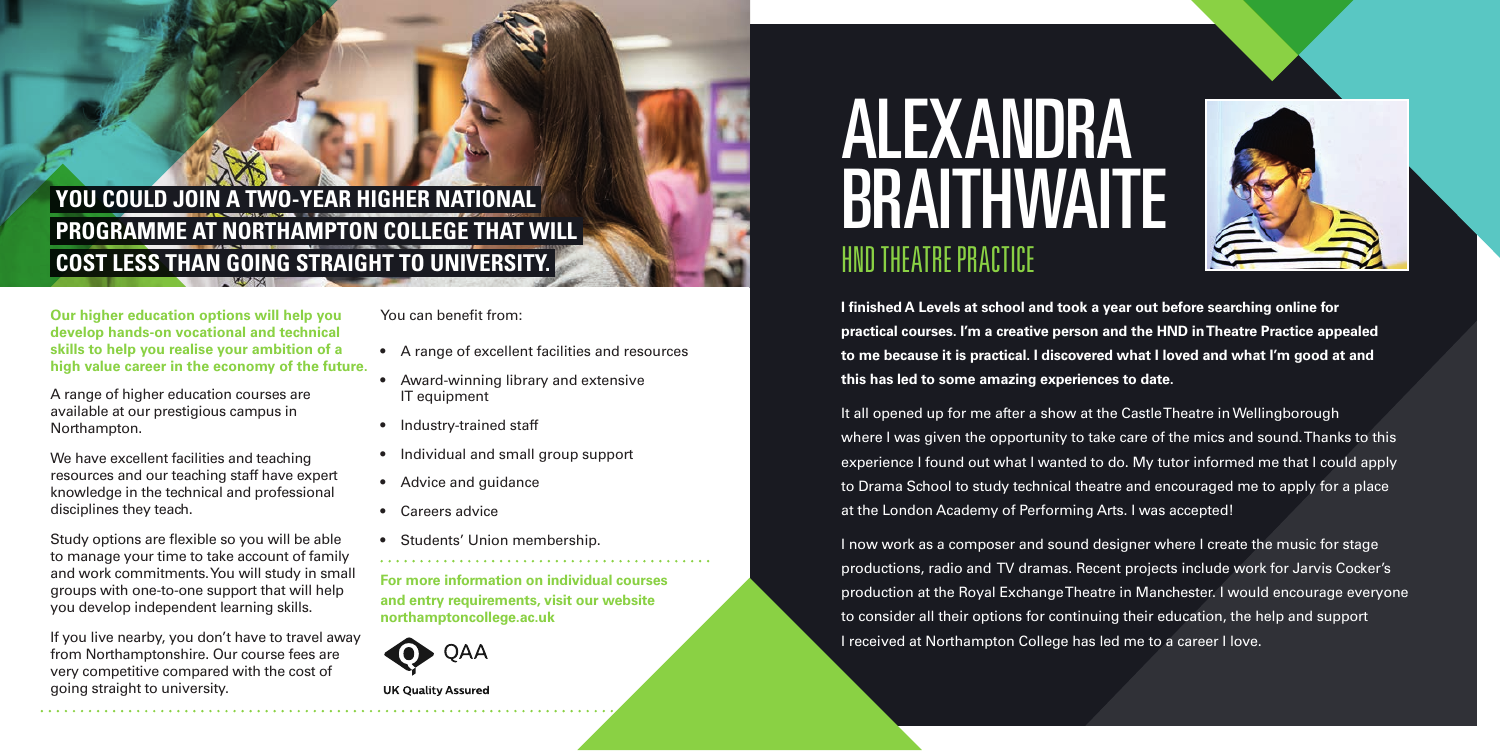## HIGHER NATIONALS (HNC/HNDS)

**We offer a growing number of higher nationals which are equivalent to the first two years of an honours degree. They provide specialist knowledge and skills based experience and are designed for specific types of jobs. Higher Nationals are offered on a full-time and part-time basis - this allows you to work in your chosen industry whilst gaining a qualification.**

When you join a two-year Higher National programme at Northampton college you will achieve an HND after the second year of study.

In many cases, you can top up to convert your HND into a degree with a further year of study. In three years, you can achieve two qualifications, an HND and a degree for less than the cost of going straight to university.

If you are planning to start a full-time or part-time higher education course at a university or college. you may be able to apply for a student loan from the beginning of the calendar year in which your course starts.

#### **For more information, go to slc.co.uk**

Recent HND graduates have gone on to achieve first and upper second class honours in their top-up degrees and are building exciting careers in their chosen profession.

You will study at our Booth Lane campus in Northampton and can take advantage of our state-of-the-art facilities and resources, industry trained staff, careers advice and Students' Union membership.

**You can apply online via our website.** 

#### **For more information, visit; northamptoncollege.ac.uk/university-level**

#### **We offer:**

| <b>HNC/D Acting</b>                            | $/$ BL |
|------------------------------------------------|--------|
| <b>HND Application Design and Development*</b> | $/$ BL |
| <b>HNC/D Business, Finance and Marketing</b>   | $/$ BL |
| <b>HNC Computing</b>                           | $/$ BL |
| <b>HND Cybersecurity*</b>                      | $/$ BL |
| <b>HNC/D Dance</b>                             | $/$ BL |
| <b>HNC/D Digital Film Production</b>           | $/$ BL |
| <b>HNC/D Engineering (part time only)</b>      | $/$ BL |
| <b>HNC/D Games Design</b>                      | $/$ BL |
| <b>HNC Music Performance</b>                   | $/$ BL |
| <b>HND Music Production*</b>                   | $/$ BL |
| <b>HNC Music Technology</b>                    | $/$ BL |
| <b>HND Session Musician**</b>                  | $/$ BL |
| <b>HNC/D Musical Theatre</b>                   | $/$ BL |
| <b>HNC/D Technical Theatre</b>                 | $/$ BL |

#### **Key – BL – Booth Lane**

\*In order to enrol on this course you must first complete an HNC Music Technology course.

\*\*In order to enrol on this course you must first complete an HNC Music Performance course.

#### **Additional Higher Level courses:**

| <b>Foundation Diploma Art and Design</b>           | / BL |
|----------------------------------------------------|------|
| <b>Level 4 Health and Social Care</b>              | / BL |
| <b>Professional Diploma in Creative Enterprise</b> | / BL |



**Jim studied HNC Engineering at Northampton College and has really enjoyed solving the technical challenges that were presented by his teachers.**



He said "the benefits of studying a university level course are that you get to meet new people with similar interests to you and learn in an atmosphere that you sometimes take for granted at a younger age.

"I take great pride in solving problems that have been presented by my teachers and this has enabled me to use the skill I've acquired over the last 10 years of working in the industry, but in an entirely new way.

"I have learnt so much this year and my teachers have been very supportive. I'm looking forward to progressing on to the HND course and from there, I will hopefully gain a place at a good University."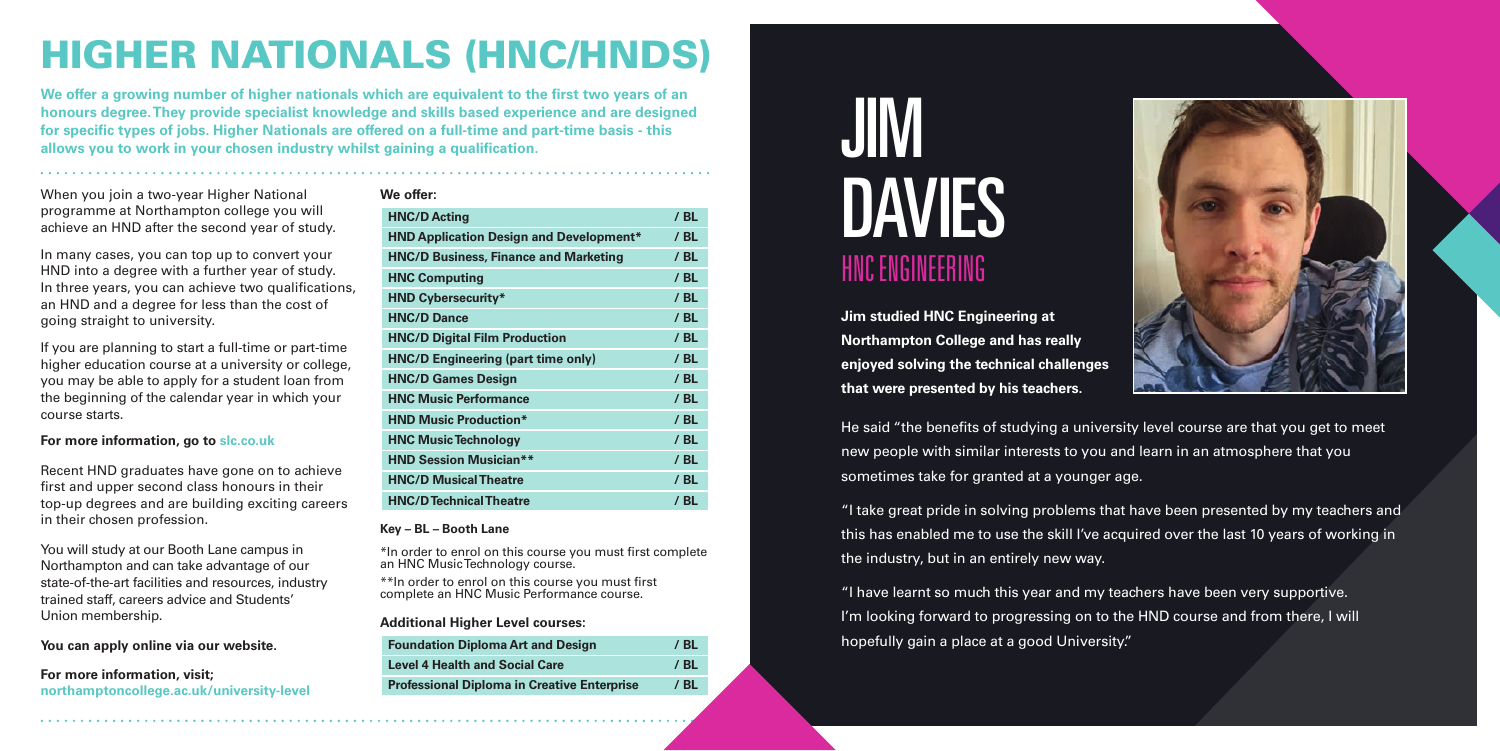### HIGHER LEVEL APPRENTICESHIPS

If you're employed and want to gain a higher level qualification while you work, we offer opportunities for you to progress your career.

Higher Apprenticeships combine learning in the workplace with 'off the job' training at college.

As a paid employee, you'll gain the knowledge and skills you need to carry out specialised duties appropriate to the job standards set by industry. Fees for these qualifications are agreed with, and paid for, by the employer.

Our Higher Level Apprenticeships are:

| <b>Advanced Manufacturing Engineering</b>    | <b>BL</b> |
|----------------------------------------------|-----------|
| <b>Leadership for Health and Social Care</b> | <b>BL</b> |



### TEACHING, TRAINING AND ASSESSING

Our part-time courses in education and training are for those who are interested in a career in the further education sector. The courses will develop knowledge in teaching/ learning approaches, assessment methods, session planning and professional practice.

If you're interested in becoming an educator or have just started your teaching role, you can take your first steps with our Level 3 Award programme. If you're already working in the post-16 sector and want to secure qualifications in teaching to improve your career prospects, we offer a Level 5 Diploma qualification in partnership with Pearson.

| <b>Level 3 Award in Education and Training</b>      | BL        |
|-----------------------------------------------------|-----------|
| <b>Level 5 Diploma in Education</b><br>and Training | <b>BL</b> |
|                                                     |           |

**Key – BL – Booth Lane**

**For more information on individual courses and entry requirements, visit our website northamptoncollege.ac.uk**

# ual: BIEC